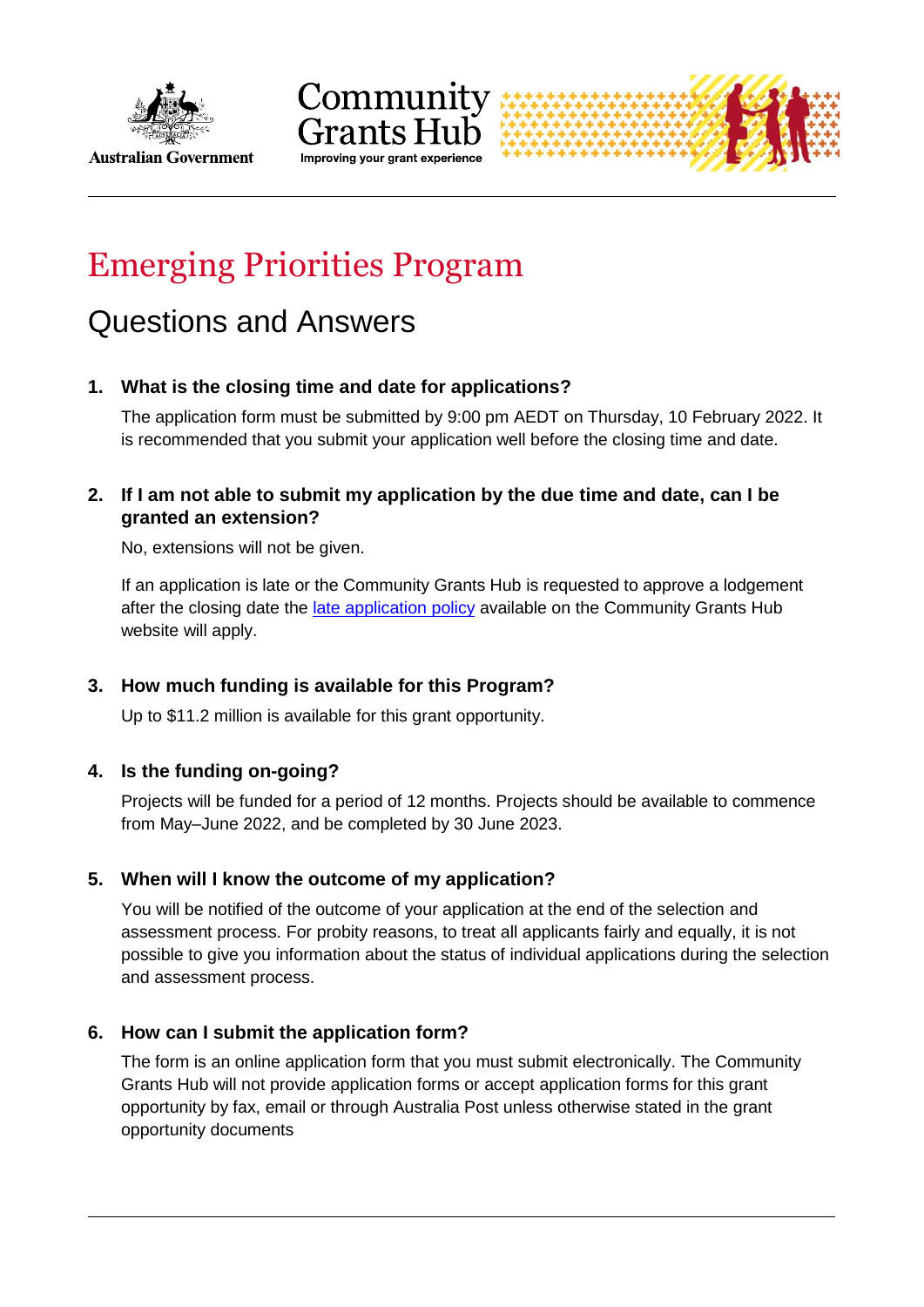

# **7. Do character limits apply to my application?**

The application form includes character limits – up to 6000 characters (approximately 900 words) per assessment criterion. Please note spaces are included in the character limit.

# **8. Where should I go for further information?**

Please email your enquiries to [support@communitygrants.gov.au](mailto:support@communitygrants.gov.au)

#### **Question and Answer added 28 January 2022**

**9. Please advise if this program is ONLY open to registered education providers – for example, State and Territory schools; independent schools, authorised child care and early education centres and so on**

The Grant Opportunity is not exclusive to registered education providers, and please refer to section 4 of the Grant Opportunity Guidelines. Note also that the Grant Opportunity is intended to support the school education sector, and funding is therefore not available for the early childhood education and care sector.

#### **Question and Answer added 02 February 2022**

**10. Do institutional limits apply for this grant or not? For example, can a university submit more than one application and if so, what is the maximum number of applications that can be submitted per institution and/or university department?**

There are no institutional limits for this Grant Opportunity. Noting as specified in section 3 of the Grant Opportunity Guidelines, that organisations should carefully consider the grant amount that they are applying for, in consideration of the limited total amount of funding available for all projects (up to \$11.2 million) and that funding is only available for projects that do not exceed 12 months.

Please see revised answer below.

# **Question and Answer added 03 February 2022**

**11. NSW Department of Education has a centralised banking system now and our Public Schools don't have bank accounts. We are unable to proceed in the application process (no BSB or account numbers anymore). Please advise on how to progress in application form?**

The applicant should discuss this matter with the NSW Department of Education, in the first instance.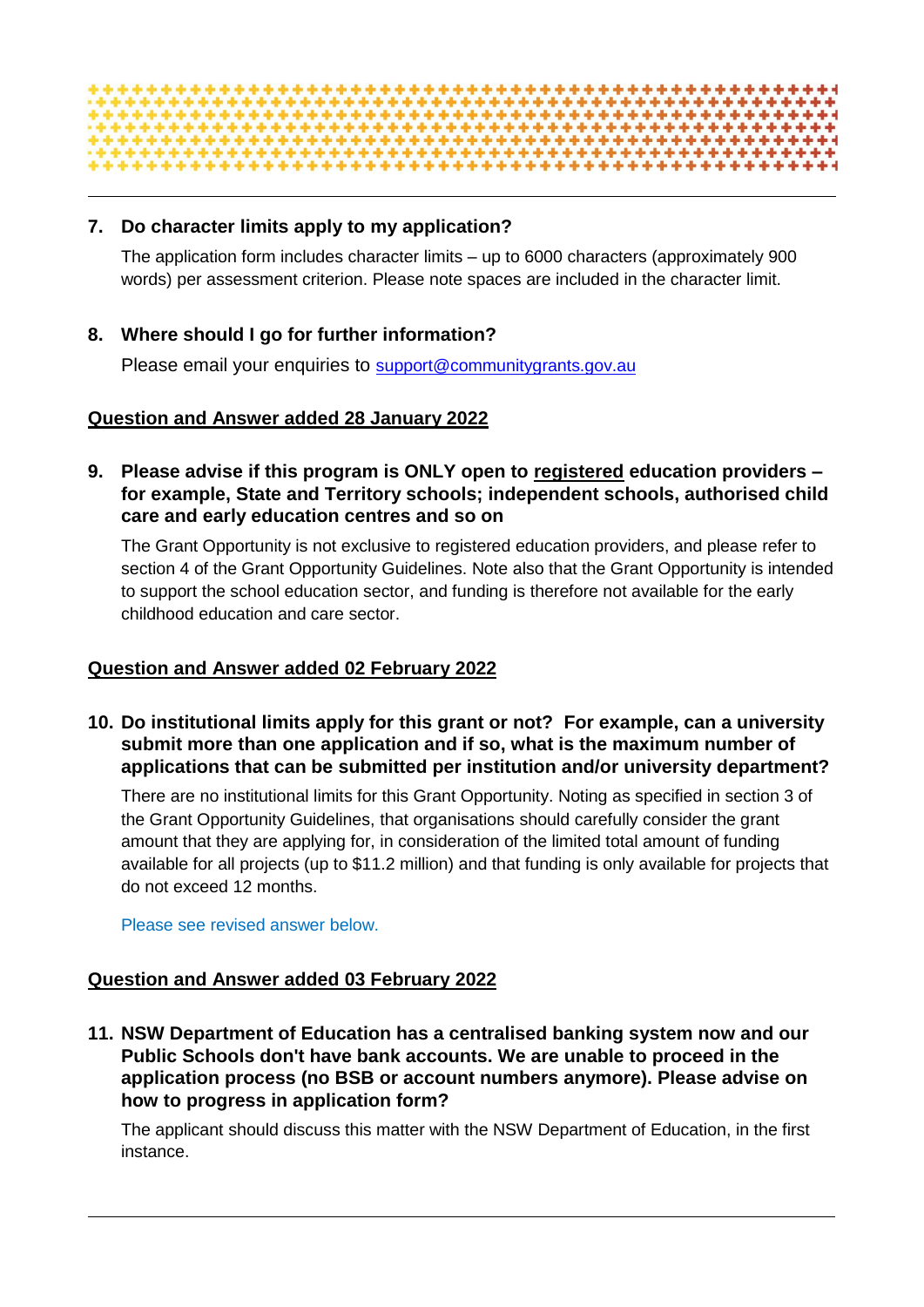

#### **Question and Answer added 04 February 2022**

**12. We are having a challenge with the application form. My Business Manager and my Principal have both reviewed the issue. The issue is within the Financial Ratio Analysis. As an entity of the NSW Department of Education, we do not provide end-of-year statements. This means we must tick 'NO' for question 1.**

**Question 2 within the Financial Ratio Analysis states 'Have you provided your most current end of year financial statements to the Australian Charities and Not-for-profit Commission (ACNC)?' As a public high school, we must tick 'NO' but the application form will not allow us to proceed without either ticking 'YES' (which would be incorrect) or uploading a financial statement (which we do not have).** 

**Can you please provide advice on how we can proceed with this application? We believe that we are eligible to apply and would very much like the opportunity to apply for funds to support the young people that we are privileged to work with.** 

The applicant will be able to proceed if they tick 'No' and then type an explanation in the text box below. Please see example below.

| Is the Applicant able to provide the following financial information?                                                                                                                                                       |
|-----------------------------------------------------------------------------------------------------------------------------------------------------------------------------------------------------------------------------|
| Note: You may be required to provide your two most recent sets of year-end statements to the Department of<br>Education, Skills and Employment in order to verify the information provided in this application is accurate. |
| These questions are Mandatory.                                                                                                                                                                                              |
| If 'No' is selected for any of these questions, you will be asked to provide a brief explanation in the field provided<br>(2000 character limit, approximately 300 words).                                                  |
| NOTE: the fields accept upper and lower case letters, numbers and the following special characters (), '&-/ \ @.<br>No other special characters are accepted.                                                               |
| 1. Can the Applicant provide the two most recent sets of year-end statements? *                                                                                                                                             |
| Yes - two recent<br>Yes - one recent<br>No                                                                                                                                                                                  |
| If No, please provide a brief explanation. *                                                                                                                                                                                |
| Finances are managed through State Education Dept.                                                                                                                                                                          |
| (Limit: approx 300 words, 2,000 characters)<br>50 characters of 2,000 used                                                                                                                                                  |

# **Question and Answer added 07 February 2022 – changes to closing date and time**

#### **13. What is the closing time and date for applications?**

The Application Form must be submitted by 9.00pm AEDT on Thursday, 17 February 2022. It is recommended that you submit your application well before the closing time and date.